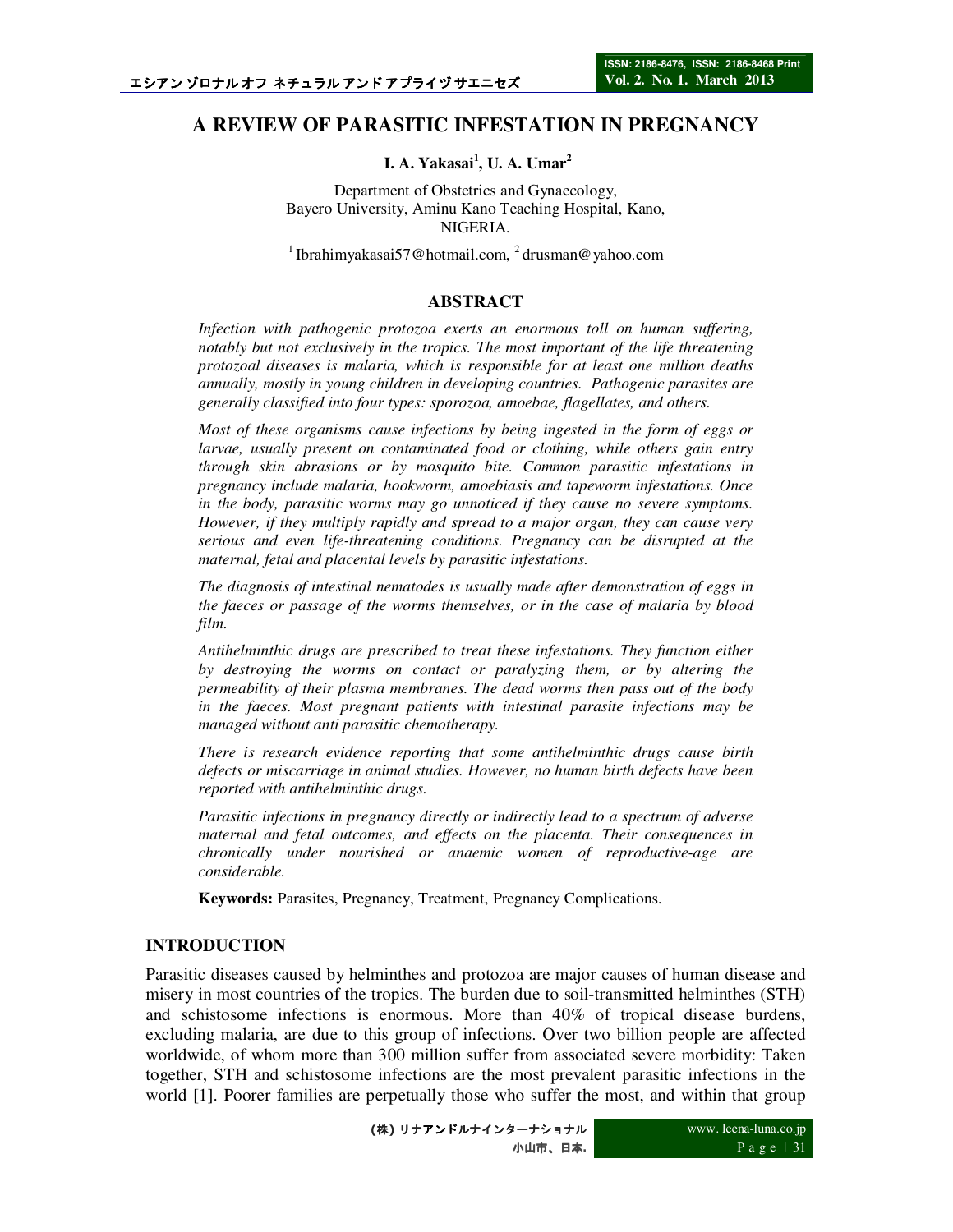adolescent girls and pregnant women - all at critical phases of life- are put among the highest risk. The impact in terms of individual suffering is silently devastating, while in economic terms the productivity of entire countries is dampened [2].

Parasitic infections affect tens of millions of pregnant women worldwide, and directly or indirectly lead to a spectrum of adverse maternal and fetal/placental effects. Pregnant women often experience more severe infections than their non-pregnant counterparts [3]. Among parasitic infections, malaria and intestinal helminthes coexist widely with micronutrient deficiencies, and contribute importantly to anaemia and a cycle of retarded growth and development. In somewhat more limited or focal geographic settings, other parasitic diseases (e.g., schistosomiasis, filariasis) contribute similarly to this cycle [4].

Paradoxically, many of these parasitic infections have been forgotten; they have become the 'neglected diseases', often overlooked and rarely a high priority. This review will concentrate more on such diseases.

## **EPIDEMIOLOGY & PATHOPHYSIOLOGY**

Generally, pathogenic parasites are divided into four groups. 1. Sporozoa - this group includes the malaria parasite and the related coccidiosis (Toxoplasma Gondii). 2. Amoebae – the most important parasite in this group is Entoameba histolytica. 3. The flagellates - this includes trichomonas vaginalis, Giardia lamblia, and others. 4. The trypanosomes - rarely seen nowadays. Women who are infected with one parasite are usually infected with a second and sometimes a third parasite. This is especially true with helminthes and malarial infection [3]. Almost every parasite either directly or indirectly causes anaemia and malnutrition. Both anaemia and malnutrition are associated with an increased incidence of adverse pregnancy outcomes [4]. Infection occurring during the first trimester is associated with more severe fetal and placental consequences than those occurring later in pregnancy. Maternal infection is often more severe in the primagravida, and tends to result in a higher degree of parasitemia. Incidentally, the natural immune response to pregnancy causes women to be more susceptible to parasitic infections when pregnant than in the non-pregnant state [5].

Malaria is the most important parasitic infection in humans, transmitted by the bite of the sporozoite-bearing female anopheles mosquito; it is the tropical disease most commonly imported from the endemic areas of the world to the West. There are four types of malarial parasite, viz: plasmodium falciparum, P vivax, P malariea, and P ovale. The effect of malaria infection results from systemic infection comparable to any severe febrile illness in pregnancy. In the mother it leads to miscarriage, premature birth, intra-uterine growth restriction (IUGR), still birth, and both maternal and fetal anaemia.

Vertical transmission to the fetus can occur with malaria at the time of birth. All neonates whose mothers developed malaria during pregnancy should be screened for malaria with standard microscopy of thick and thin blood smears at birth, and weekly blood smears for 28 days[4] . The reported incidence of congenital malaria varies from 8–33%. In nonendemic regions, malaria should be treated by a multidisciplinary team, and advice should be sought early enough from an infectious diseases specialist. Delay in diagnosis and treatment may lead to death in severe malaria.

Intestinal worm infections are common worldwide, but thrive in poor communities in the tropics, where poor water supply and poor sanitation are common. The burden of infection is estimated to exceed 100 million infected persons each year for roundworm (Ascaris lumbricoides), hookworm (Ancylostoma duodenal and Necator americanus) and whipworm (Trichuris trichiura)[6]. Hookworm infection causes mechanical laceration and enzymatic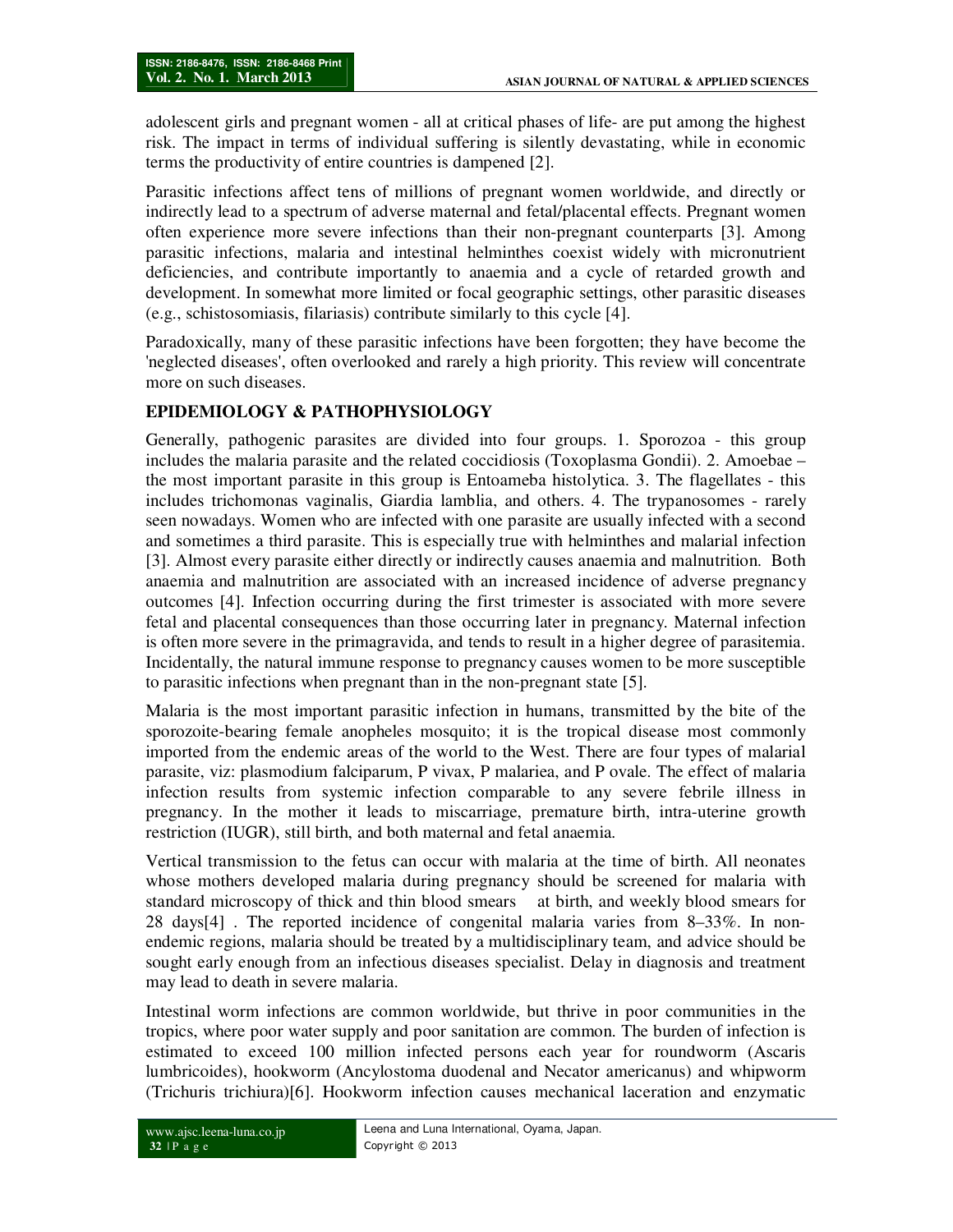damage to the mucosa of the small intestine, leaving behind small bleeding lesions; leading to approximately 0.05 mL/d of blood loss per adult Necatur americanus, and approximately 0.25 mL/d per adult Ancyclostoma duodenale[7]. Hypochromic microcytic anaemia (iron deficiency anaemia) follows chronic infection within 3–5 months after exposure. These infections may predominate in young and school-age children, but their consequences in chronic under nutrition and anaemia in reproductive-age women is considerable. The gastrointestinal blood loss, malabsorption and appetite inhibition may further aggravate the iron, zinc and protein-energy deficiencies and anaemia of pregnancy.

Humans develop ascariasis by ingesting the eggs of Ascaris lumbricoides. These eggs hatch and the larvae migrate through the gut walls into the bloodstream and then to the lungs. Once in the lungs they move up the trachea, are swallowed, and then mature to adulthood in the small intestines. They can grow to sizes of greater than 25 cm and lay more than 200,000 eggs daily [7].

Schistosomiasis, principally caused by S. haematobium, S. japonicum and S. mansoni, is endemic in 74 countries and infects more than 200 million people worldwide [8]. Women of reproductive age may experience genital tract infection, with disease in the pelvis affecting the renal system and the genital tract, including salpingitis and tubal obstruction with possible ectopic pregnancy. As a systemic disease that causes anaemia, schistosomiasis may have consequences similar to those described for hookworm infection. Some case reports of congenital infection exist, and S. haematobium eggs have been identified in placental blood [8].

Filariasis is endemic in more than 80 countries, and an estimated 120 million people are infected (two-thirds of infected people are in India and sub-Saharan Africa) [9]. This bloodborn parasite leads to local inflammation with lymph node involvement, including in the pelvis, and possibly affecting reproductive organs.

African trypanosomiasis (sleeping sickness caused by Trypanosoma gambiense or T. rhondesiensi) and American trypanosomiasis (Chagas disease caused by T. cruzi) affect substantial populations on their respective continents, and can infect women during pregnancy and lead to congenital infection of the newborn[4].

## **CLINICAL MANIFESTATION**

Pregnancy can be disrupted at the maternal, fetal and placental levels by parasitic infestations. Malaria may infect the placenta, leading to maternal anaemia, spontaneous abortion, stillbirth and low birth weight. Malaria parasites may cross the placenta, particularly in non-immune mothers, leading to congenital malaria [28]. The placentas from patients treated for malaria should always be examined histologically (though this may not be possible in malarial areas) for the presence of parasites. If these are present, the neonate is at risk, and should be on a course of antimalarial therapy.

Hookworm adheres to the intestinal mucosa and extracts blood and nutrients, leading to anaemia and malnutrition [10]. Severe maternal anaemia and malnutrition are associated with fetal growth restriction and low–birth weight (LBW) infants [11].

Infections with Ascaris Lumbricoides are asymptomatic initially. However, as the burden of infection increases, abdominal pain, pulmonary symptoms, and anaemia may become more severe. The acute phase of the infection is characterized by fever, cough, and pulmonary congestion [12]. As in their non-pregnant counterparts, pancreatitis, biliary obstruction, and intestinal obstruction have all been noted in gravid women, with biliary obstruction being the most common complication [14]. The gravid female is thought to be more prone to biliary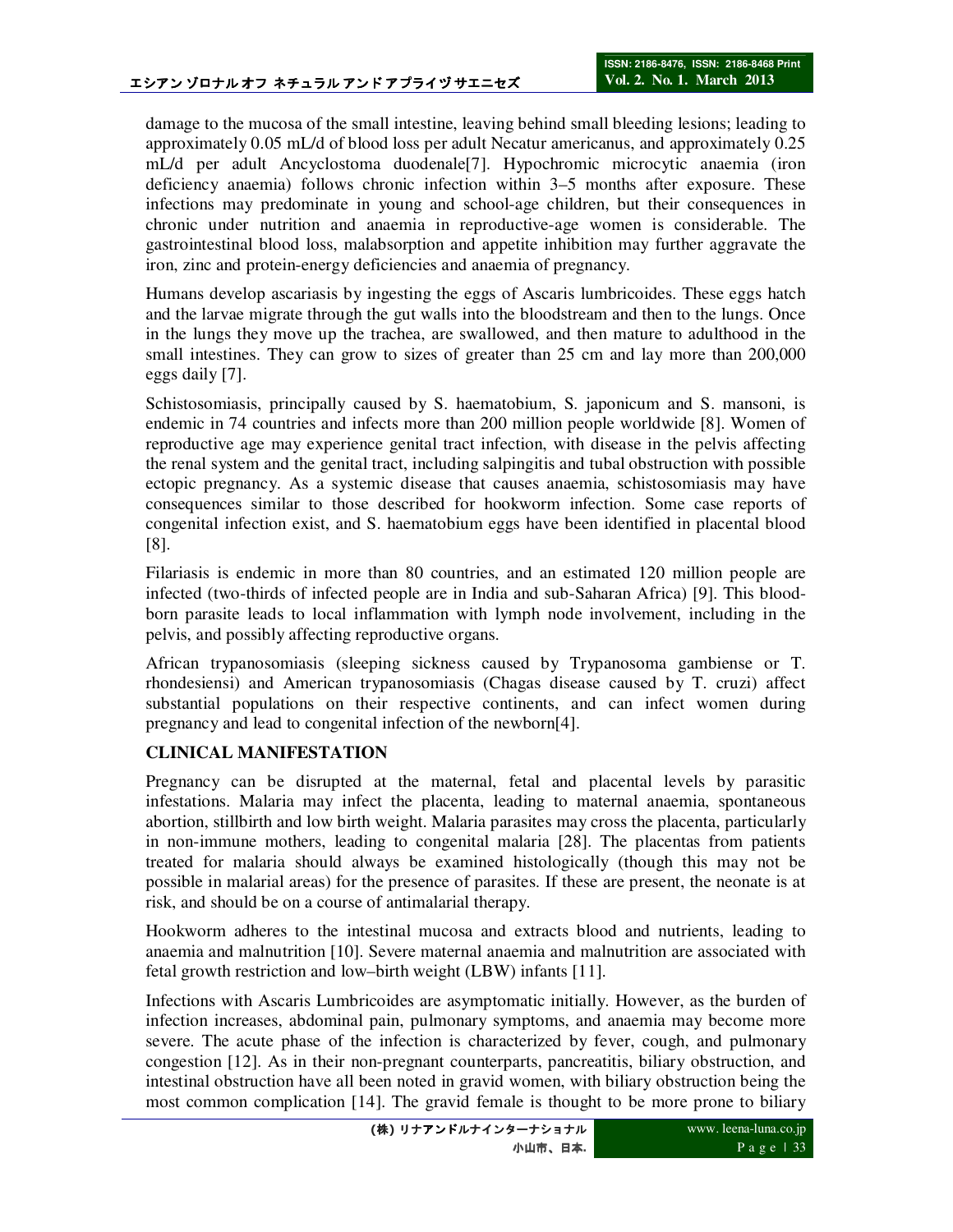Ascaris infection because progesterone alters/relaxes the motility of the sphincter of Oddi. Biliary infection is also most commonly seen in the third trimester, as levels of progesterone rise. Ascaris' coagulopathic properties (increased clotting and partial thromboplastin time) may play a role in post-partum haemorrhage[13,14].

Acute infection with Schistosoma is usually subclinical, causing mild anaemia. However, chronic infection can lead to granuloma formation and a fibrotic tissue response. It is this aggressive immune response that leads to clinical pathology. Granulomas may lead to portal hypertension, pulmonary hypertension, and cystitis, and even bladder cancer. Schistosome eggs and subsequent granuloma formation are known to cause tumors/ulcers in the lower genital tract leading to dyspareunia. Tubal granulomas affect tubal motility and patency, and are associated with infertility and ectopic pregnancy [15]. Schistosoma can infect the placenta and the fetus and may lead to IUGR, LBW, preterm labour and still birth.

Visceral leishmaniasis (Kala-azar) is cause by Leishmania Chagasi. It infects the bone marrow and spleen preferentially, in addition to the mucous membranes or skin. Symptoms include fever, weight loss, anaemia, hepatosplenomegaly, pancytopenia, and hyperpigmentation of the skin [16]. L. Chagasi and L. Donovani may cross the placenta. Multiple case reports discuss infected women giving birth to infected infants, and to infants with disseminated disease (in thymus, lungs, kidneys, and placenta). Untreated cases are linked with spontaneous pregnancy loss as well as active newborn disease [16].

Filariasis has acute and chronic phases. The acute phase is caused by a microfilaremia (filarial larvae infection in the bloodstream) and is associated with relapsing fever, lymphedema, skin inflammation, and malaise. However, it is the chronic phase that causes significant morbidity. The parasite migrates toward the vessels in the legs and pelvis, causing severe lymph varices and elephantiasis over time [17].

## **DIAGNOSIS**

Diagnosis of intestinal nematodes is usually made after demonstration of eggs in the faeces or passage of the worms themselves. This parasitological study is either by direct wet-mount, a formaldehyde-ether sedimentation method or modified acid-fast staining techniques [10].

Abdominal ultrasound is the ideal modality to identify and diagnose Ascaris infection in the pregnant female. On abdominal ultrasound, Ascaris infection (in any viscera) is characterised by the "railroad sign" in longitudinal view and the "bull's-eye sign" in cross section[18]. The worms can also be seen as moving linear echogenic foci. Laboratory findings in Ascaris infection may include a mild eosinophilia as well as a prolonged prothrombin time, clotting time, and partial thromboplastin time[19].

Diagnosis of schistosomiasis is made by demonstration of eggs in the urine or faeces. Proinflammatory cytokines (TNF- $\alpha$ , IFN- $\delta$ ) are usually elevated[20]. Diagnosis of leishmaniasis is usually made based on clinical grounds. There are serologic tests available in endemic areas [10].

Diagnosis of Trypanesomiasis is made based on demonstration of trypomastigotes in the blood or tissues, a positive polymerase chain reaction result, or serologic tests. Thick blood films with Giemsa stain are most commonly used to confirm blood or tissue infection [10].

Filariasis is diagnosed by microscopic visualization of parasites from blood or tissue samples.

Diagnosis of malaria is by species identification. Microscopy and rapid diagnostic testing are the standard tools available - microscopic examination of thin and thick films.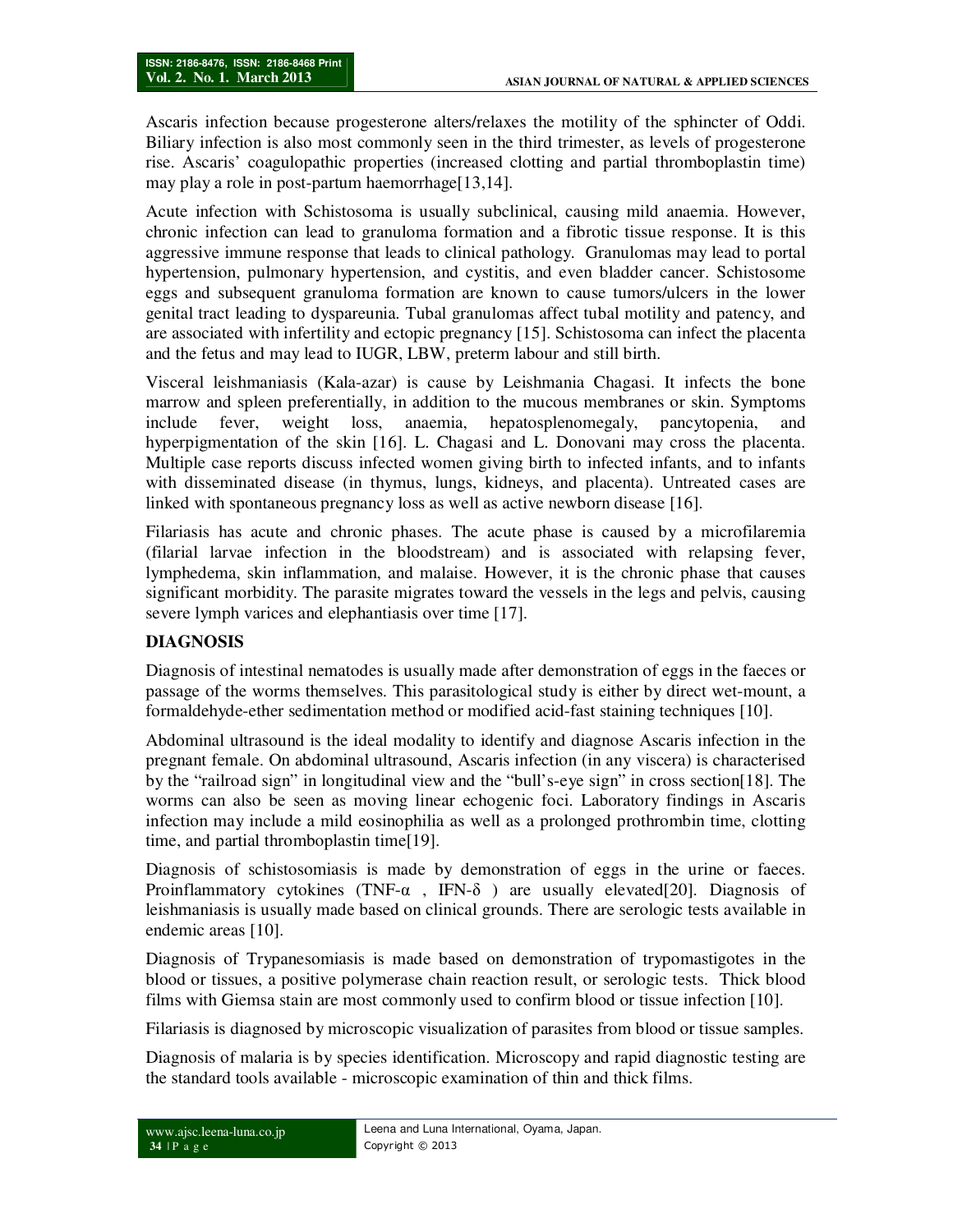## **TREATMENT**

There is research evidence reporting that some antihelminthic drugs cause birth defects or miscarriage in animal studies. However, no human birth defects have been reported [27] .

Some antihelminthic drugs can pass into breast milk. Breastfeeding may have to be discontinued until the antihelminthic treatment has ended, and breastfeeding mothers must also inform the prescribing physician.

Intestinal nematodes are easily treated with albendazole, which has been shown to be more efficacious than mebendazole in multiple trials[21]. Both mebendazole and albendazole are category C agents, but are generally considered safe in the second and third trimester [12]. WHO guidelines recommend prophylactic antihelmintic agents be included in routine antenatal care in areas where hookworm prevalence is greater than 20% to 30%. Oral iron supplementation is also recommended in these patients [11]. When intestinal obstruction occurs during Ascaris infection, surgery or colonoscopy is an option. Endoscopic retrograde cholangiopancreatography (ERCP) has been effective in treating biliary ascariasis[22]. Schistosomoiasis is treated with praziquantel: 20mg/kg to be repeated after 4 hours.

The drug of choice for treating leishmaniasis is a pentavalent antimonial compound, meglumine antimonite, for 20 to 40 days, but is contraindicated in pregnancy. Amphotericin B is the second-line drug, which is considered safe and effective in pregnancy[16]. Treatment of Chaga's disease with nifurtimoxor benznidazole is recommended in the acute, subacute, and chronic phases. However, there are no clear data demonstrating the safety of nifurtimox or benznidazole during pregnancy [11].Treatment of filariasis with diethylcarbamazine and albendazole has been shown to be effective acutely, as well as to decrease progression to chronic disease [23].

 Malaria during pregnancy should be treated as an emergency. Treatment depends on the local area, the dominant plasmodium type and the pattern of drug resistance. The patient may need to be admitted, while in some cases severe complicated malaria may even require admission to an intensive-care unit (ICU), especially in non-endemic areas. For ordinary malaria, ART may be sufficient, while severe falciparum malaria may require intravenous artesunate or quinine. Quinine does not increase the risk of preterm labour, but in pregnancy in particular, patients are at risk from quinine-induced-hyperinsulinemia, which can cause fatal hypoglycemia. 50% dextrose should be used; where this is not effective, somatostatin analogues such as SMS-201-99525 which inhibit insulin release are the treatment of choice for quinine induced hypoglycaemia. Many malarial parasites in the tropics are resistant to chloroquine [27].

### **PREVENTION**

The World Health Organization (WHO) recommends five public-health strategies for the prevention and control of NTDs: preventive chemotherapy; intensified case-management; vector control; provision of safe water, sanitation and hygiene; and veterinary public health (that is, applying veterinary sciences to ensure the health and well-being of humans)[1].

Efforts to control hookworm infection include the sanitary disposal of faeces and educational campaigns about the proper use of latrines. At this time, the most cost effective way to control hookworm infection has been through population wide treatment with either albendazole or mebendazole. However, reinfection usually occurs within a few months after deparasitazation, which means repeated or frequent use of the drug. This may lead to drug resistance. Therefore, a safe and cost-effective vaccine would provide an important new tool for the control of hookworm infection.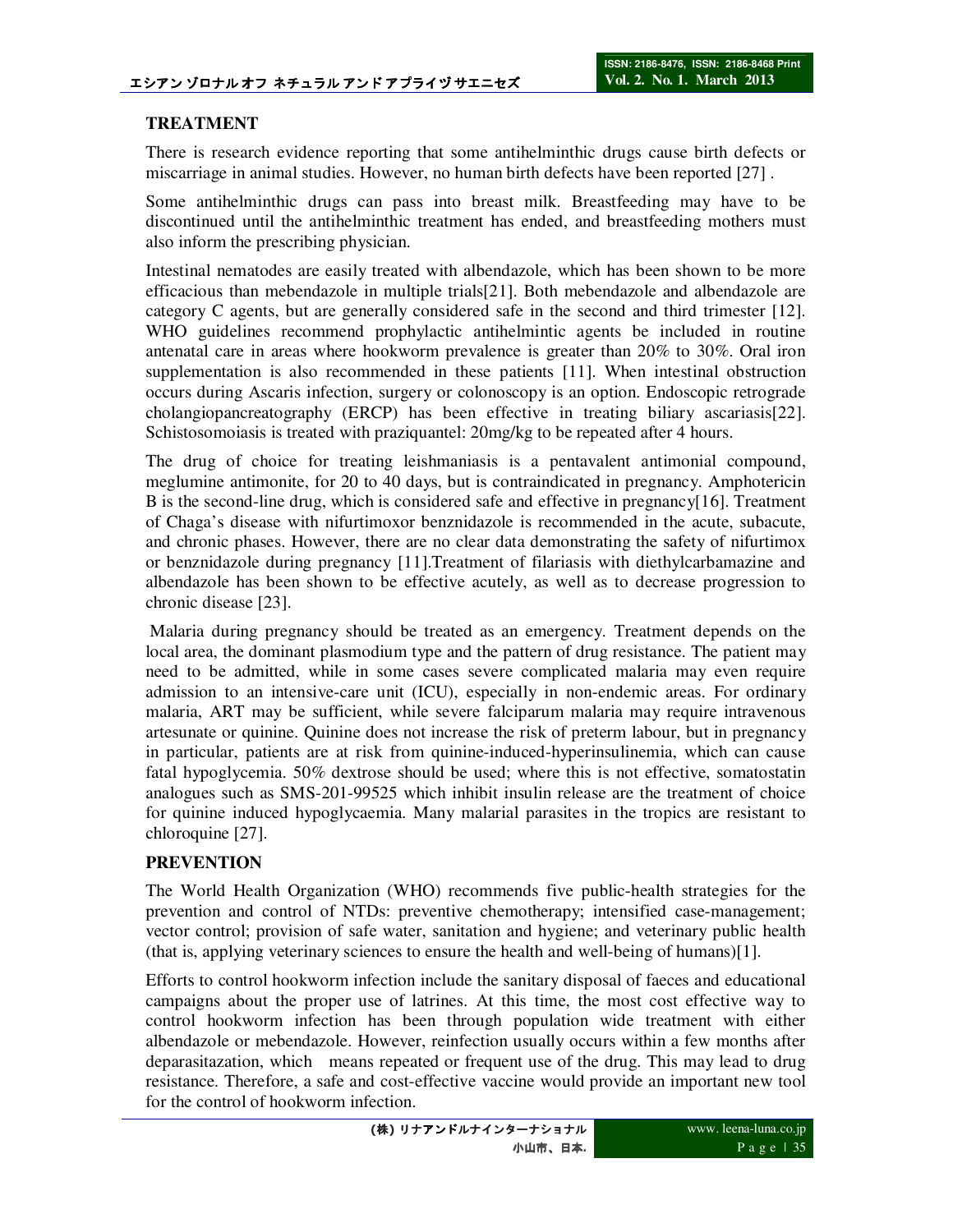There is a global elimination strategy for filariasis which consists of two components [24]. The first is annual mass drug administration; the second is reducing the impact on patients with the chronic forms of the disease, elephantiasis or hydrocele. Recent evidence has shown that regular cleansing and treatment of the affected areas with antibiotic ointments can substantially reduce super infection of the skin in the affected areas, and thereby limit the extent of lymphoedema. This simple procedure has been shown to improve the quality of life substantially for those with the severe disfiguring form of the disease. Although the tools to eliminate lymphatic filariasis already exist, in many endemic countries the disease is not considered a priority, so it is often difficult to generate the political commitment to mount an effective elimination programme.

Fansidar has been used for malaria prophylaxis in high-risk areas with good results [25, 26]. The current practice is to give two doses in pregnancy during the second trimester four weeks apart, except in HIV patients where three doses are recommended. In low-risk areas, malaria prophylaxis with chloroquine or proguanil should be continued throughout pregnancy, and visitors to holoendemic areas should continue with their prophylaxis for at least the last trimester and preferably until delivery.[27,28]

Attempts to develop vaccines against most of the parasites discussed have been hampered by difficulties in cultivating them in vitro, and the complexity of their multicellular Organisation and/or multistage development, added to their impressive antigenic variability. Although remarkable progress has been made over the last decade in the cloning and expression of protective antigens from a large number of parasites, the prospect of using these antigens for the development of protective vaccines has met with little enthusiasm from industrial vaccine manufacturers [24].

### **CONCLUSION**

Parasitic infections in pregnancy directly or indirectly lead to a spectrum of adverse maternal/fetal outcomes and placental effects. Their consequences in chronically under nourished and anaemic women of reproductive-age are considerable. The gastrointestinal blood loss, malabsorption and appetite inhibition may cause or further aggravate iron, zinc and protein-energy deficiencies, and the anaemia of pregnancy. Improved environmental sanitation, provision of portable water supply and sanitary sewage disposal facilities; coupled with administration of prophylactic antihelminthic agents to pregnant women in areas of high prevalence, are important in preventing infestation by these parasites. More global attention to the diagnosis and treatment of parasitic infections in pregnancy is warranted.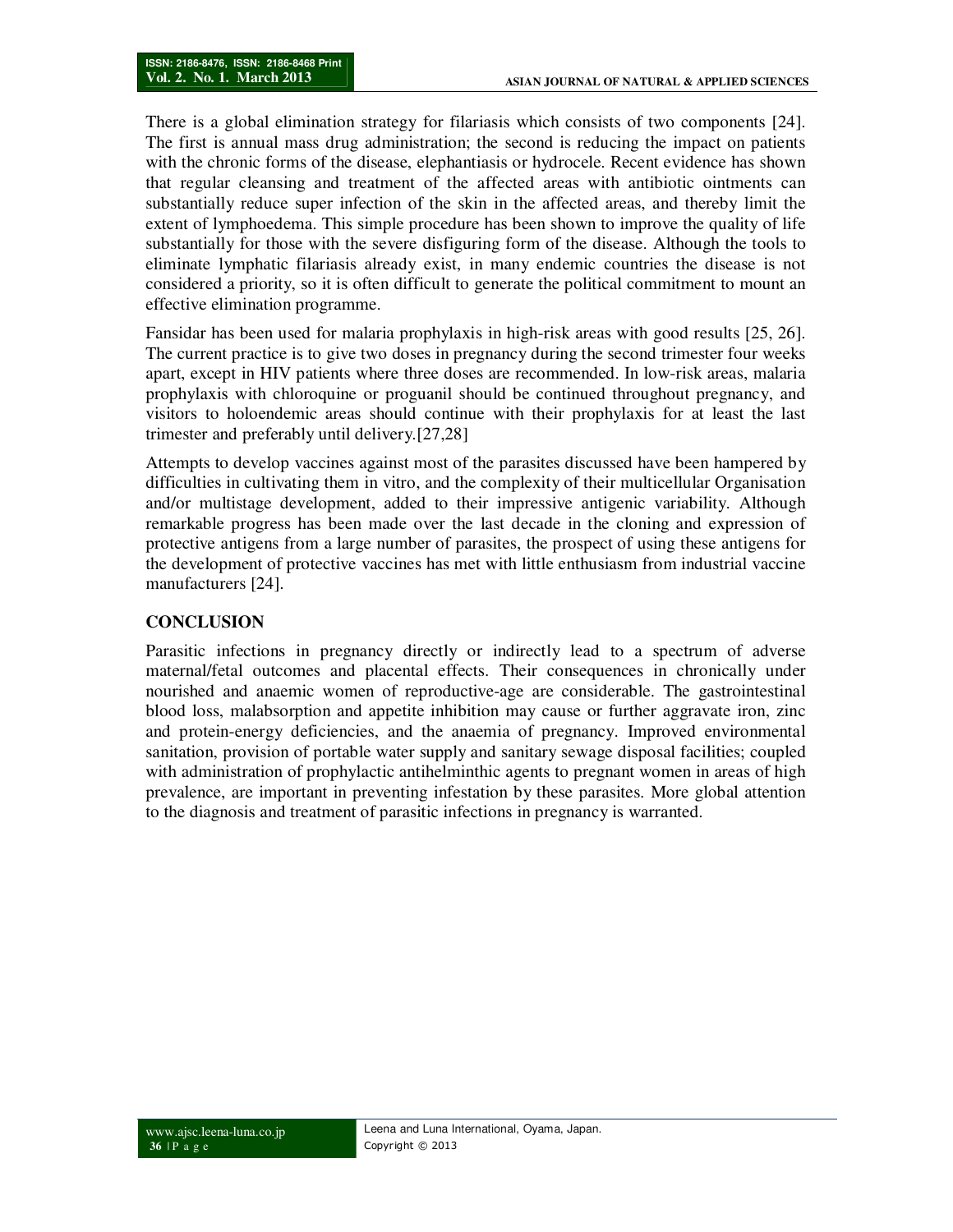### **REFERENCES**

- [1] WHO (2003). *Schistosomiasis and soil-transmitted helminthiasis— an unprecedented opportunity for control.* In: WHO. Communicable Diseases 2002 - Global defence against the infectious diseases threat. World Health Organization, Geneva, Switzerland.
- [2] World Health Organisation (2002). *Secretariat Report. The Partnership for Parasite*  Control (PPC). Second meeting. Rome; 25-26<sup>th</sup>.
- [3] Whitty C.J., Edmonds, S. & Mutabingwa, T. K. (2005). Malaria in pregnancy. *BJOG, 2*, 1189–1195.
- [4] Richard, W. (2003). Steketee. Pregnancy, Nutrition and Parasitic Diseases. *J Nutr, 133*,1661s-1667s.
- [5] Muhangi, L., Woodburn, P.& Omara et al., (2007). Associations between mild-tomoderate anaemia in pregnancy and helminth, malaria and HIV infection in Entebbe, Uganda. *Trans R Soc Trop Med Hyg. 101(9)*, 899–907.
- [6] Crompton, D. W. T. (2000). The public health importance of hookworm disease. *Parasitology, 121(S1)*, S39–S50.
- [7] MacLeod, C. L. (1988) *Intestinal nematode infections. In: Parasitic Infections in Pregnancy and the Newborn* (MacLeod, C. L., ed.), pp. 192–215. New York: Oxford University Press.
- [8] World Health Organization (2011). *Schistosomiasis.* Retrieved on December 16, 2011, from http://www.who.int/ctd/schisto/burdens.html
- [9] World Health Organization (2012). *Eliminating Lymphatic Filariasis.* Retrieved on March 20, 2012 from http://www.who.int/ctd/filariasis/disease\_status/burdens.html
- [10] Murray, P., Baron, E, & Pfaller, M. (2007). Eds. *Manual of Clinical Microbiology*. 9th ed. Washington, DC: ASM Press. .
- [11] Sarah, Dotters-Katz., Jeffrey, K. & Philips, H. (2011).Parasitic Infections in Pregnancy. O*bstet Gynaecol survey, 66*(8), 189-92.
- [12] The Medical Letter, (2010). *Drugs for Parasitic Infection*. 2nd Ed. New Rochelle, NY: The Medical Letter, Inc.
- [13] Shah, O. J., Robanni, I. & Khan, F. et al., (2005). Management of Biliary Ascariasis in Pregnancy. *World Journal of Surgery, 29*(10), 1294–1298.
- [14] Zapardiel, I., Priya, M. & Godoy-Tundidor, S. (2010). Concurrent puerperal hysterectomy with Ascaris lumbricoides infestation: coincidence or consequence? *American Journal of Obstetrics and Gynecology, 202*(4), e4–e5.
- [15] Friedman, J. F., Mital, P. & Kanzaria, H. K. et. al. (2007). Schistosomiasis and pregnancy. *Trends Parasitol, 23*(4), 159–164.
- [16] Figueiro´ -Filho, E. A., Duarte, G. & El-Beitune, P., et al. (2004). Visceral leishmaniasis(kala-azar) and Pregnancy. *Infect Dis Obstet Gynecol, 12(1)*, 31–40.
- [17] Weerasinghe, C. R., de Silva, N. R. & Michael, E. (2005). Maternal filarial infection status and its consequences on pregnancy and the newborn, in Ragama, Sri Lanka. *Ann Trop Med Parasitol, 99*(8), 813–816.
- [18] Crompton, D. W. (2001). Ascaris and ascariasis. *Adv Parasitol, 48*(1), 285–375.

**(**株**)** リナアンドルナインターナショナル 小山市、日本**.**